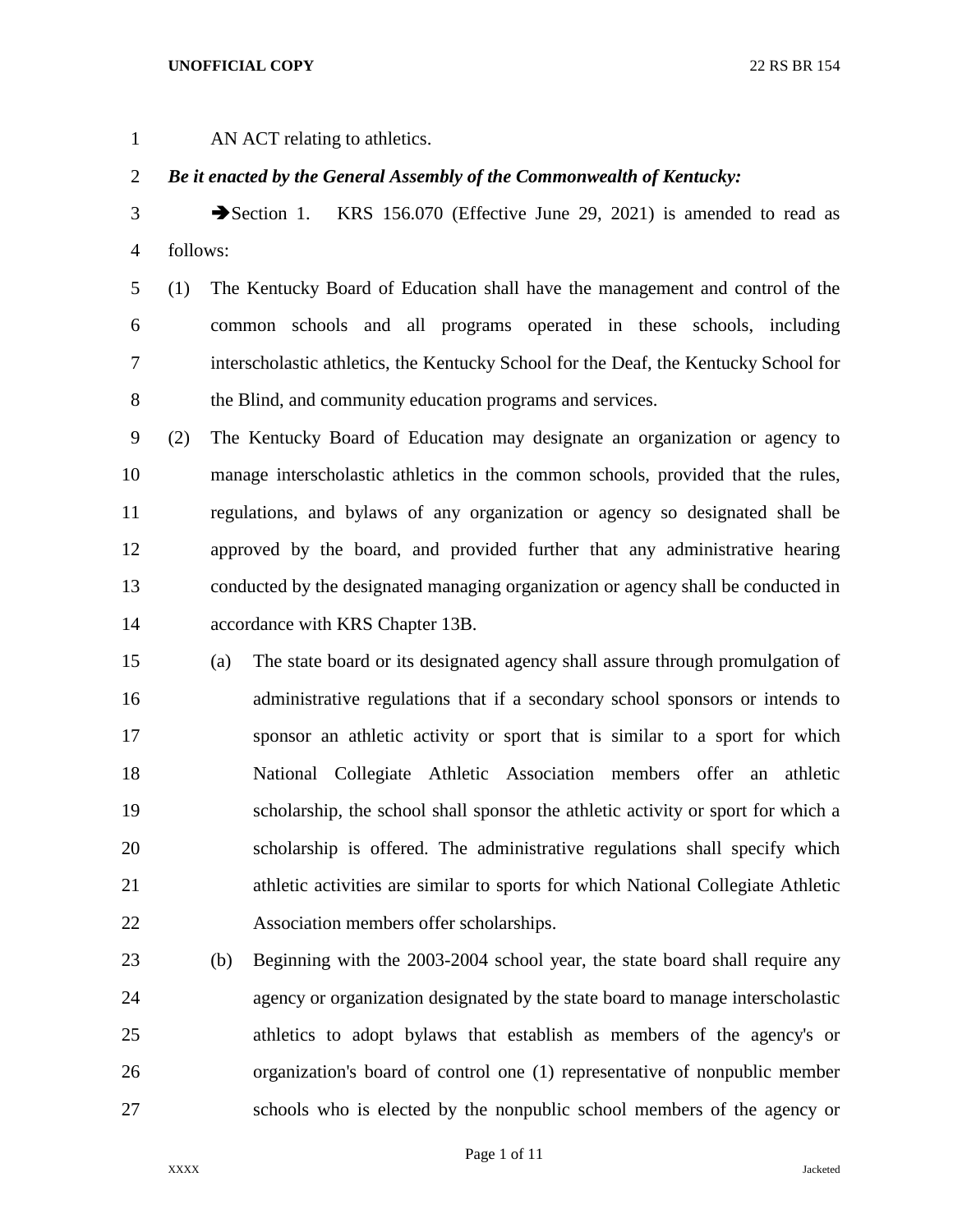organization from regions one (1) through eight (8) and one (1) representative of nonpublic member schools who is elected by the nonpublic member schools of the agency or organization from regions nine (9) through sixteen (16). The nonpublic school representatives on the board of control shall not be from classification A1 or D1 schools. Following initial election of these nonpublic school representatives to the agency's or organization's board of control, terms of the nonpublic school representatives shall be staggered so that only one (1) nonpublic school member is elected in each even-numbered year.

 (c) The state board or any agency designated by the state board to manage interscholastic athletics shall not promulgate rules, administrative regulations, or bylaws that prohibit pupils in grades seven (7) to eight (8) from participating in any high school sports except for high school varsity soccer and football, or from participating on more than one (1) school-sponsored team at the same time in the same sport. The Kentucky Board of Education, or an agency designated by the board to manage interscholastic athletics, may promulgate administrative regulations restricting, limiting, or prohibiting participation in high school varsity soccer and football for students who have not successfully completed the eighth grade.

 (d) 1. The state board or any agency designated by the state board to manage interscholastic athletics shall allow a member school's team or students to play against students of a non-member at-home private school, or a team of students from non-member at-home private schools, if the non- member at-home private schools and students comply with this 25 subsection.

 2. A non-member at-home private school's team and students shall comply with the rules for student athletes, including rules concerning: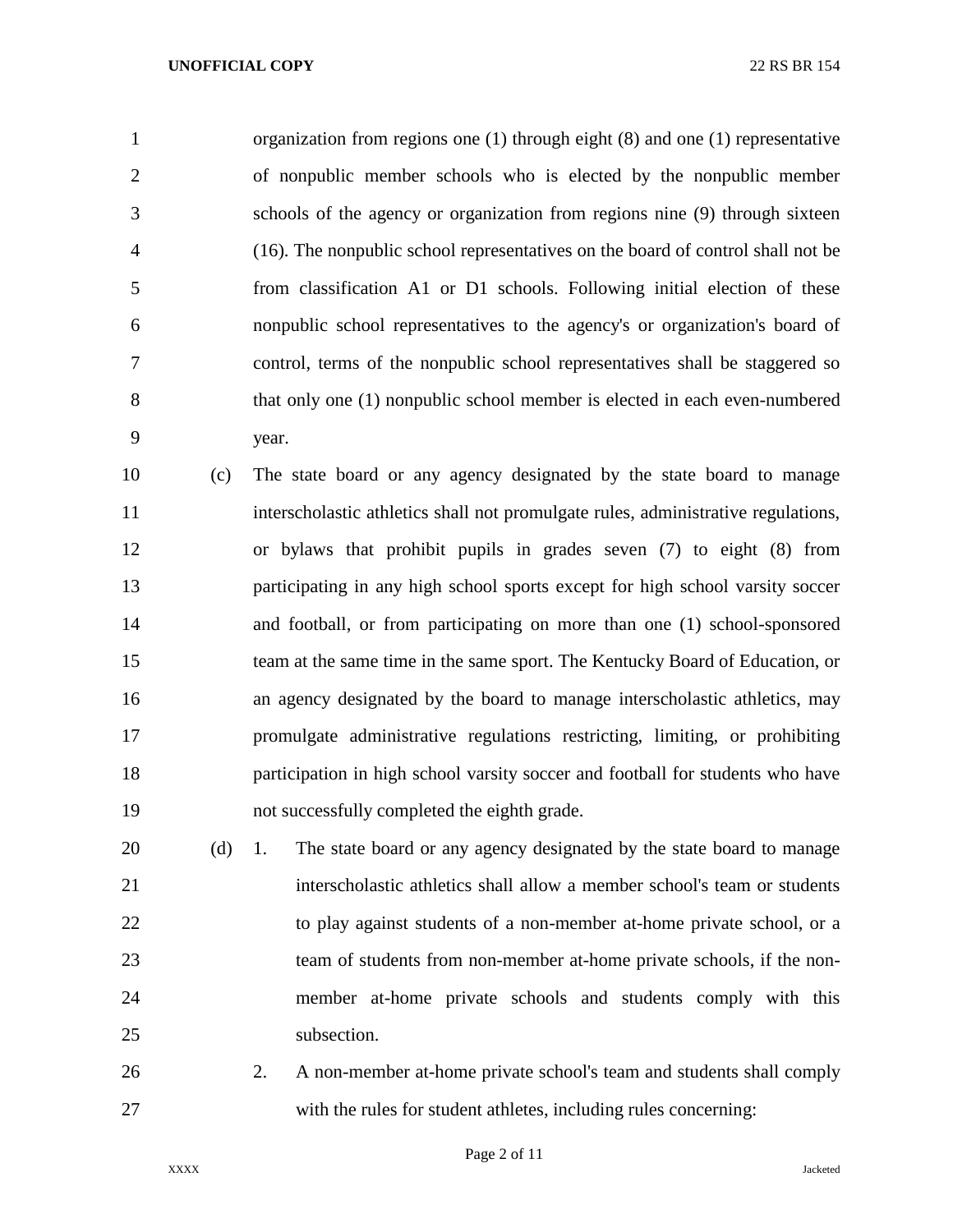| $\mathbf{1}$   |     | Age;<br>a.                                                                      |
|----------------|-----|---------------------------------------------------------------------------------|
| $\overline{2}$ |     | School semesters;<br>b.                                                         |
| 3              |     | Scholarships;<br>$\mathbf{c}$ .                                                 |
| 4              |     | Physical exams;<br>d.                                                           |
| 5              |     | Foreign student eligibility; and<br>e.                                          |
| 6              |     | f.<br>Amateurs.                                                                 |
| 7              |     | 3.<br>A coach of a non-member at-home private school's team shall comply        |
| 8              |     | with the rules concerning certification of member school coaches as             |
| 9              |     | required by the state board or any agency designated by the state board         |
| 10             |     | to manage interscholastic athletics.                                            |
| 11             |     | This subsection shall not allow a non-member at-home private school's<br>4.     |
| 12             |     | team to participate in a sanctioned:                                            |
| 13             |     | Conference;<br>a.                                                               |
| 14             |     | Conference tournament;<br>b.                                                    |
| 15             |     | District tournament;<br>c.                                                      |
| 16             |     | d.<br>Regional tournament; or                                                   |
| 17             |     | State tournament or event.<br>e.                                                |
| 18             |     | 5.<br>This subsection does not allow eligibility for a recognition, award, or   |
| 19             |     | championship sponsored by the state board or any agency designated by           |
| 20             |     | the state board to manage interscholastic athletics.                            |
| 21             |     | A non-member at-home private school's team or students may<br>6.                |
| 22             |     | participate in interscholastic athletics permitted, offered, or sponsored by    |
| 23             |     | the state board or any agency designated by the state board to manage           |
| 24             |     | interscholastic athletics.                                                      |
| 25             | (e) | Every local board of education shall require an annual medical examination      |
| 26             |     | performed and signed by a physician, physician assistant, advanced practice     |
| 27             |     | registered nurse, or chiropractor, if performed within the professional's scope |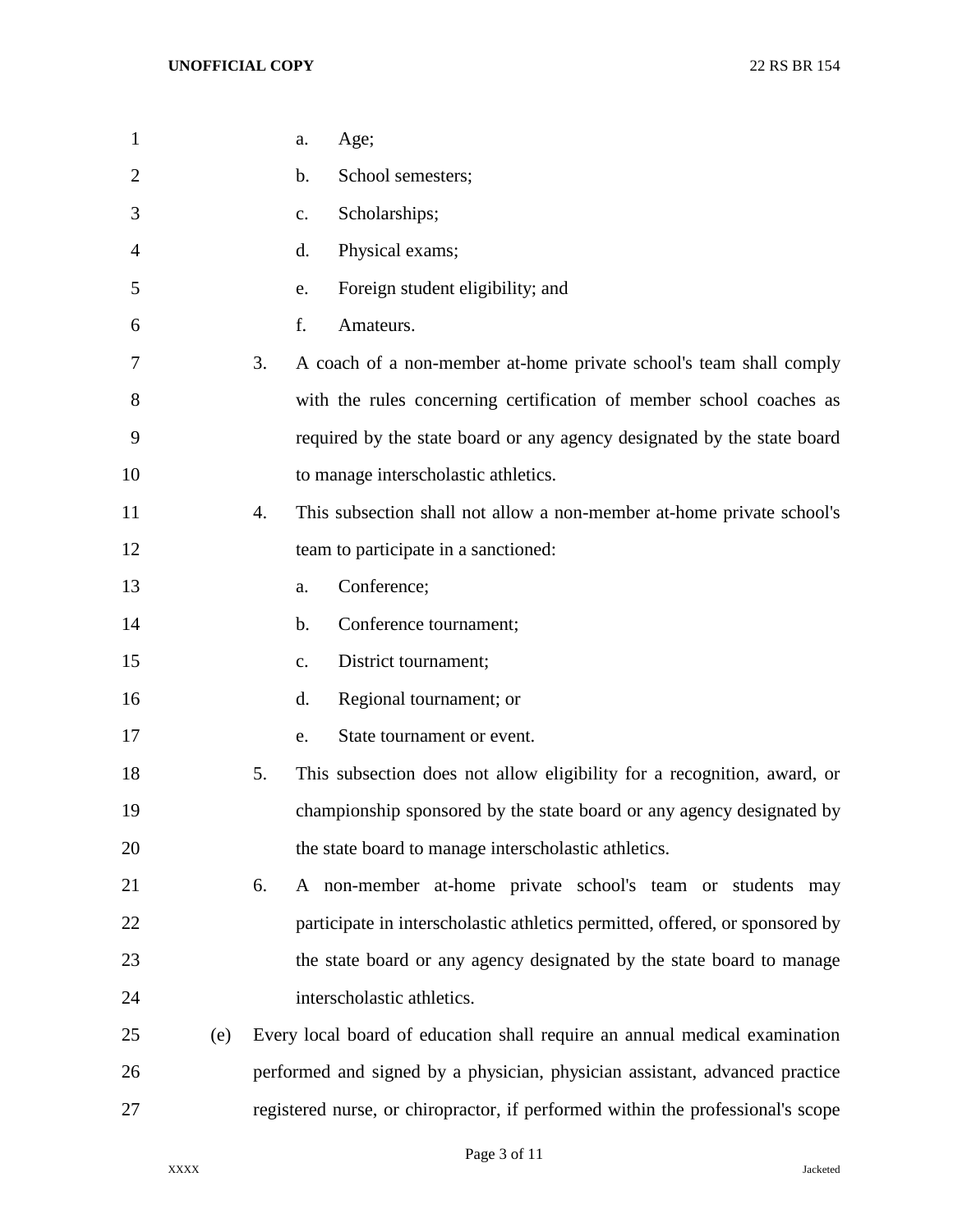| $\mathbf{1}$   |     | of practice, for each student seeking eligibility to participate in any school   |
|----------------|-----|----------------------------------------------------------------------------------|
| $\overline{2}$ |     | athletic activity or sport. The Kentucky Board of Education or any               |
| 3              |     | organization or agency designated by the state board to manage interscholastic   |
| 4              |     | athletics shall not promulgate administrative regulations or adopt any policies  |
| 5              |     | or bylaws that are contrary to the provisions of this paragraph.                 |
| 6              | (f) | Any student who turns nineteen (19) years of age prior to August 1 shall not     |
| 7              |     | be eligible for high school athletics in Kentucky. Any student who turns         |
| 8              |     | nineteen (19) years of age on or after August 1 shall remain eligible for that   |
| 9              |     | school year only. An exception to the provisions of this paragraph shall be      |
| 10             |     | made, and the student shall be eligible for high school athletics in Kentucky if |
| 11             |     | the student:                                                                     |
| 12             |     | 1.<br>Qualified for exceptional children services and had an individual          |
| 13             |     | education program developed by an admissions and release committee               |
| 14             |     | (ARC) while the student was enrolled in the primary school program;              |
| 15             |     | 2.<br>Was retained in the primary school program because of an ARC               |
| 16             |     | committee recommendation; and                                                    |
| 17             |     | Has not completed four $(4)$ consecutive years or eight $(8)$ consecutive<br>3.  |
| 18             |     | semesters of eligibility following initial promotion from grade eight (8)        |
| 19             |     | to grade nine $(9)$ .                                                            |
| 20             | (g) | The state board or any agency designated by the state board to manage            |
| 21             |     | interscholastic athletics shall promulgate administrative regulations or         |
| 22             |     | bylaws that provide that:                                                        |
| 23             |     | A member school shall designate all athletic teams, activities, and<br>1.        |
| 24             |     | sports as one $(1)$ of the following categories as:                              |
| 25             |     | <u>"Boys";</u><br>а.                                                             |
| 26             |     | <u>"Coed"; or</u><br>b.                                                          |
| 27             |     | <u>"Girls";</u><br>b.                                                            |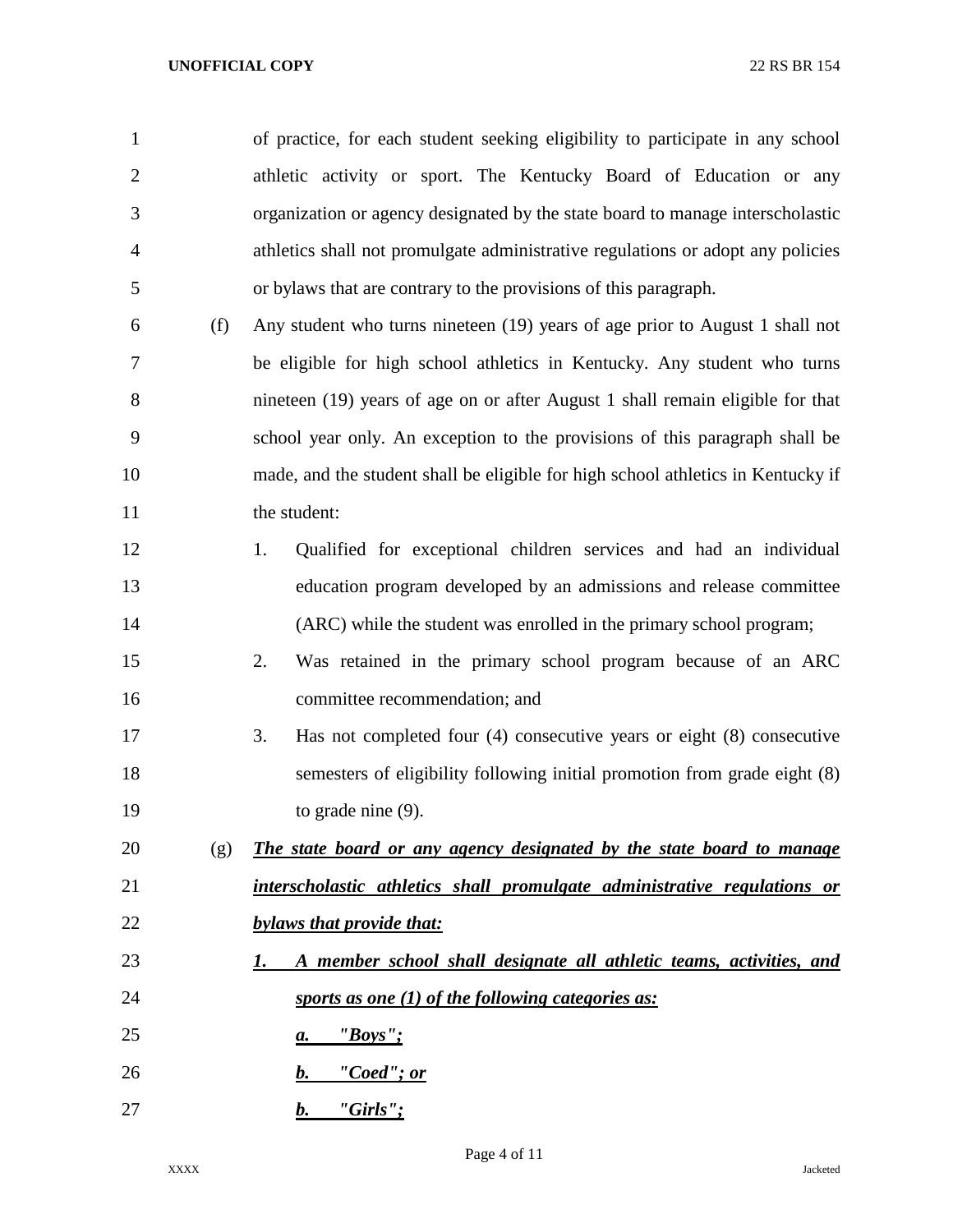| 1              |     | <u>2.</u> | The sex of a student for the purpose of determining eligibility to                |
|----------------|-----|-----------|-----------------------------------------------------------------------------------|
| $\overline{2}$ |     |           | participate in an athletic activity or sport or to use an athletic facility       |
| 3              |     |           | <u>designated for the exclusive use of a single sex shall be determined by:</u>   |
| $\overline{4}$ |     |           | A student's biological sex as indicated on the student's original,<br>а.          |
| 5              |     |           | <u>unedited birth certificate issued at the time of birth; or</u>                 |
| 6              |     |           | $\bm{b}$ .<br><u>An affidavit signed and sworn to by the physician, physician</u> |
| 7              |     |           | assistant, advanced practice registered nurse, or chiropractor                    |
| 8              |     |           | <u>that conducted the annual medical examination required by</u>                  |
| 9              |     |           | paragraph (e) of this subsection under penalty of perjury                         |
| 10             |     |           | establishing the student's biological sex at the time of birth;                   |
| 11             |     | 3.        | <u>An athletic activity or sport designated as "girls" shall not be</u><br>a.     |
| 12             |     |           | <u>open to members of the male sex.</u>                                           |
| 13             |     |           | <b>b.</b><br><u>Nothing in this section shall be construed to restrict the</u>    |
| 14             |     |           | eligibility of any student to participate in an athletic activity or              |
| 15             |     |           | sport designated as "boys" or "coed"; and                                         |
| 16             |     | 4.        | <u>Neither the state board, nor any agency designated by the state board</u>      |
| 17             |     |           | <u>to manage interscholastic athletics, nor any school district, nor any</u>      |
| 18             |     |           | member school shall entertain a complaint, open an investigation, or              |
| 19             |     |           | take any other adverse action against a school for maintaining                    |
| 20             |     |           | separate interscholastic or intramural athletic teams, activities, or             |
| 21             |     |           | sports for students of the female sex.                                            |
| 22             | (h) | 1.        | The state board or any agency designated by the state board to manage             |
| 23             |     |           | interscholastic athletics shall promulgate administrative regulations that        |
| 24             |     |           | permit a school district to employ or assign nonteaching or noncertified          |
| 25             |     |           | personnel or personnel without postsecondary education credit hours to            |
| 26             |     |           | serve in a coaching position. The administrative regulations shall give           |
| 27             |     |           | preference to the hiring or assignment of certified personnel in coaching         |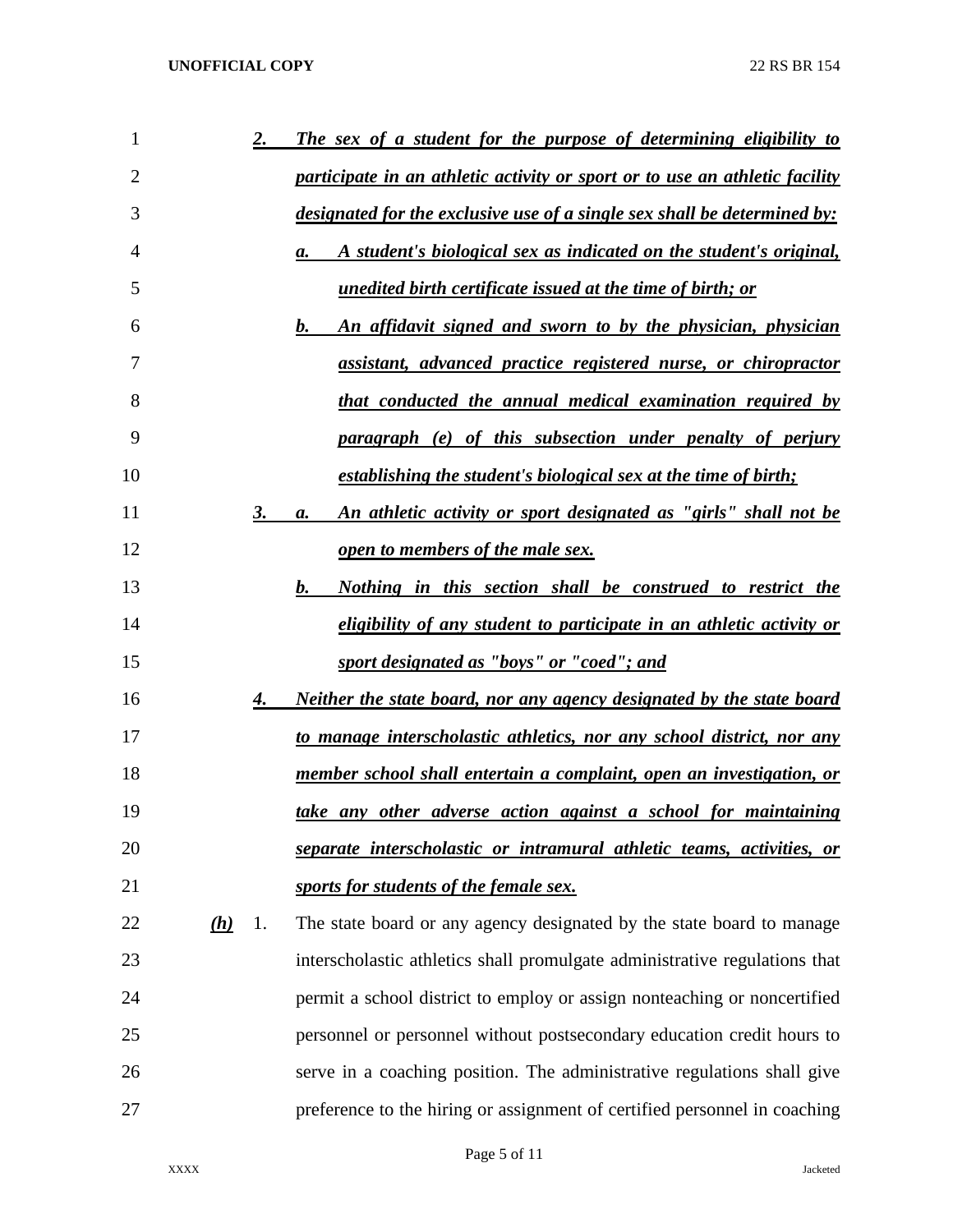|  | positions. |
|--|------------|
|--|------------|

- 2. A person employed in a coaching position shall be a high school graduate and at least twenty-one (21) years of age and shall submit to a criminal background check in accordance with KRS 160.380.
- 3. The administrative regulations shall specify post-hire requirements for persons employed in coaching positions.
- 4. The regulations shall permit a predetermined number of hours of professional development training approved by the state board or its designated agency to be used in lieu of postsecondary education credit 10 hour requirements.
- 5. A local school board may specify post-hire requirements for personnel employed in coaching positions in addition to those specified in subparagraph 3. of this paragraph.
- (h) Any student who transfers enrollment from a district of residence to a nonresident district under KRS 157.350(4)(b) shall be ineligible to participate in interscholastic athletics for one (1) calendar year from the date of the 17 transfer.
- (3) (a) The Kentucky Board of Education is hereby authorized to lease from the State Property and Buildings Commission, or others, whether public or private, any lands, buildings, structures, installations, and facilities suitable for use in establishing and furthering television and related facilities as an aid or supplement to classroom instruction, throughout the Commonwealth, and for incidental use in any other proper public functions. The lease may be for any initial term commencing with the date of the lease and ending with the next ensuing June 30, which is the close of the then-current fiscal biennium of the Commonwealth, with exclusive options in favor of the board to renew the same for successive ensuing bienniums, July 1 in each even year to June 30 in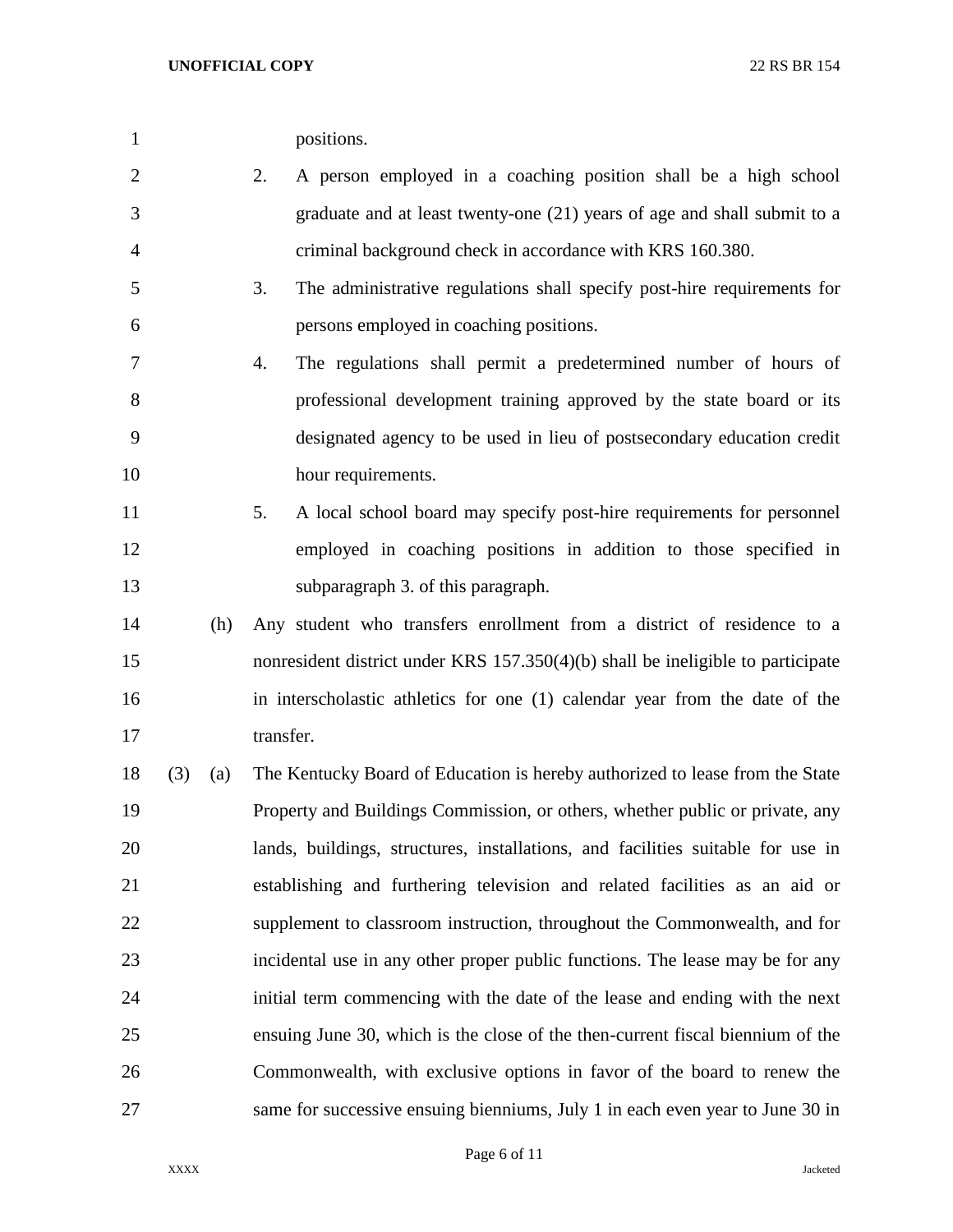the next ensuing even year; and the rentals may be fixed at the sums in each biennium, if renewed, sufficient to enable the State Property and Buildings Commission to pay therefrom the maturing principal of and interest on, and provide reserves for, any revenue bonds which the State Property and Buildings Commission may determine to be necessary and sufficient, in agreement with the board, to provide the cost of acquiring the television and related facilities, with appurtenances, and costs as may be incident to the issuance of the bonds.

 (b) Each option of the Kentucky Board of Education to renew the lease for a succeeding biennial term may be exercised at any time after the adjournment of the session of the General Assembly at which appropriations shall have 12 been made for the operation of the state government for such succeeding biennial term, by notifying the State Property and Buildings Commission in writing, signed by the chief state school officer, and delivered to the secretary of the Finance and Administration Cabinet as a member of the commission. The option shall be deemed automatically exercised, and the lease automatically renewed for the succeeding biennium, effective on the first day thereof, unless a written notice of the board's election not to renew shall have been delivered in the office of the secretary of the Finance and Administration Cabinet before the close of business on the last working day in April immediately preceding the beginning of the succeeding biennium.

 (c) The Kentucky Board of Education shall not itself operate leased television facilities, or undertake the preparation of the educational presentations or films to be transmitted thereby, but may enter into one (1) or more contracts to provide therefor, with any public agency and instrumentality of the Commonwealth having, or able to provide, a staff with proper technical qualifications, upon which agency and instrumentality the board, through the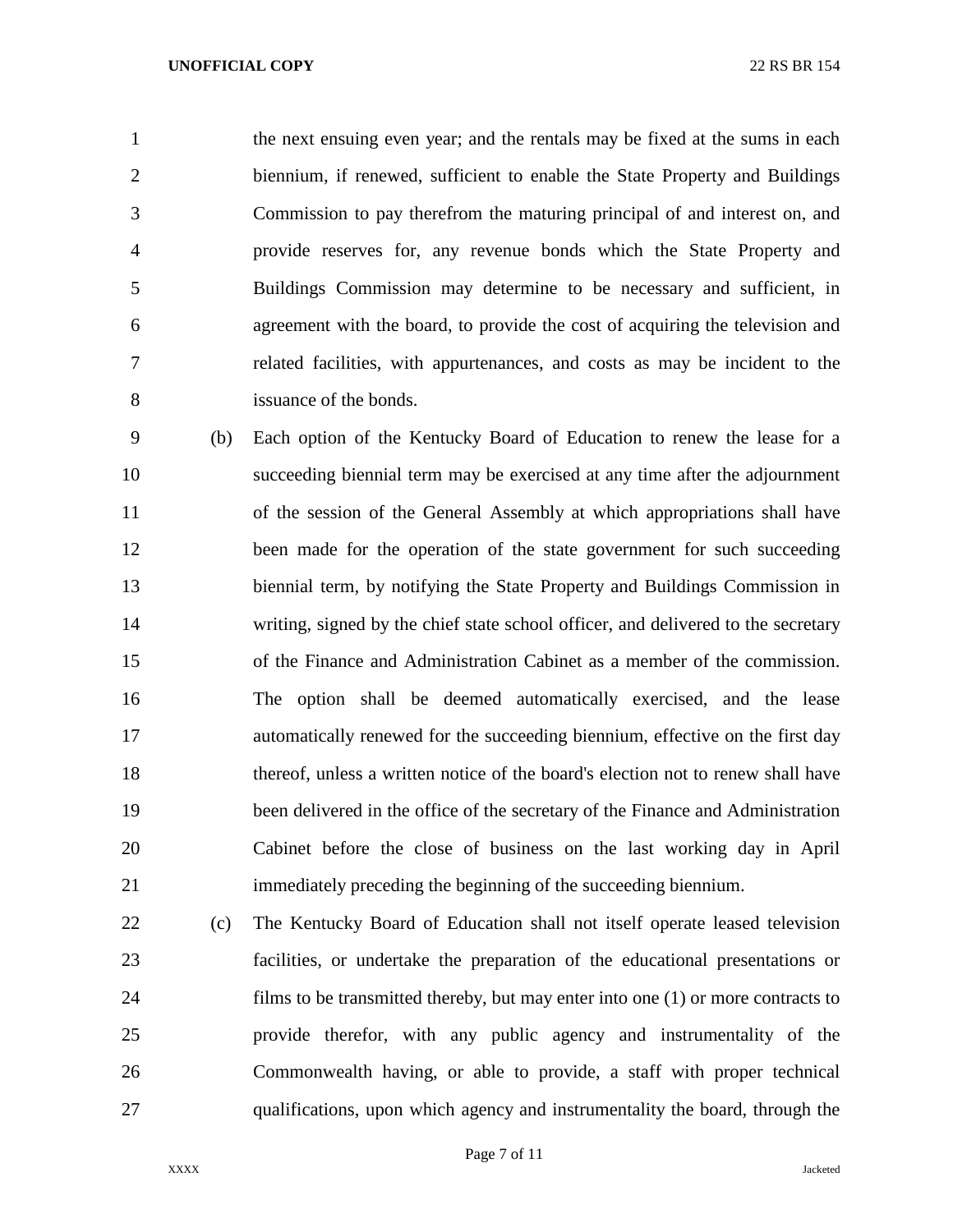chief state school officer and the Department of Education, is represented in such manner as to coordinate matters of curriculum with the curricula prescribed for the public schools of the Commonwealth. Any contract for the operation of the leased television or related facilities may permit limited and special uses of the television or related facilities for other programs in the public interest, subject to the reasonable terms and conditions as the board and the operating agency and instrumentality may agree upon; but any contract shall affirmatively forbid the use of the television or related facilities, at any time or in any manner, in the dissemination of political propaganda or in furtherance of the interest of any political party or candidate for public office, or for commercial advertising. No lease between the board and the State Property and Buildings Commission shall bind the board to pay rentals for more than one (1) fiscal biennium at a time, subject to the aforesaid renewal options. The board may receive and may apply to rental payments under any lease and to the cost of providing for the operation of the television or related facilities not only appropriations which may be made to it from state funds, from time to time, but also contributions, gifts, matching funds, devises, and bequests from any source, whether federal or state, and whether public or private, so long as the same are not conditioned upon any improper use of the television or related facilities in a manner inconsistent with the provisions of 21 this subsection.

 (4) The state board may, on the recommendation and with the advice of the chief state school officer, prescribe, print, publish, and distribute at public expense such administrative regulations, courses of study, curriculums, bulletins, programs, outlines, reports, and placards as each deems necessary for the efficient management, control, and operation of the schools and programs under its jurisdiction. All administrative regulations published or distributed by the board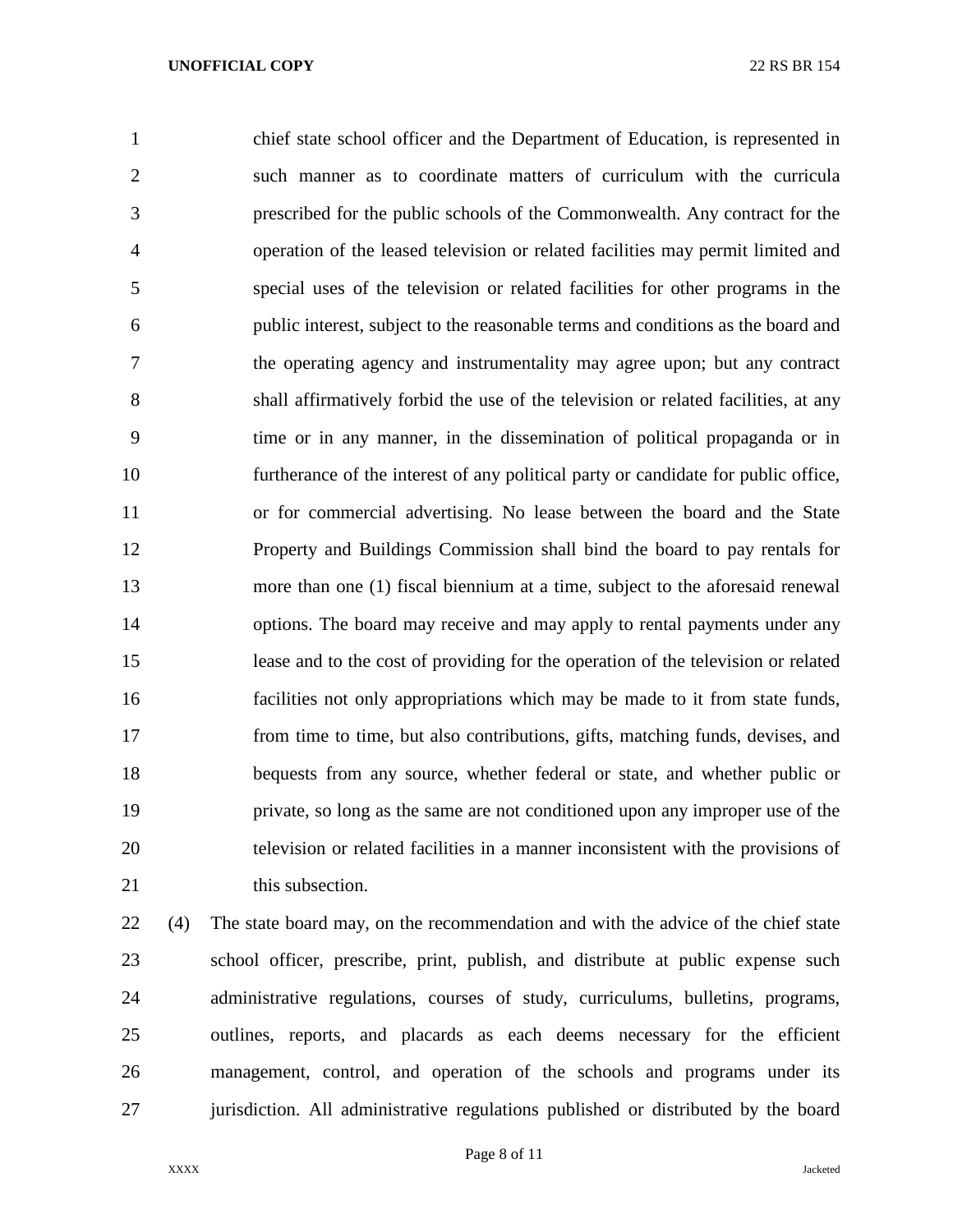| $\mathbf{1}$   | shall be enclosed in a booklet or binder on which the words "informational copy"          |
|----------------|-------------------------------------------------------------------------------------------|
| $\overline{2}$ | shall be clearly stamped or printed.                                                      |
| 3              | (5)<br>Upon the recommendation of the chief state school officer or his or her designee,  |
| $\overline{4}$ | the state board shall establish policy or act on all matters relating to programs,        |
| 5              | services, publications, capital construction and facility renovation, equipment,          |
| 6              | litigation, contracts, budgets, and all other matters which are the administrative        |
| 7              | responsibility of the Department of Education.                                            |
| 8              | SECTION 2. A NEW SECTION OF KRS CHAPTER 158 IS CREATED TO                                 |
| 9              | <b>READ AS FOLLOWS:</b>                                                                   |
| 10             | <b>Any</b> student:<br>(1)                                                                |
| 11             | Who is deprived of an athletic opportunity or suffers any direct or indirect<br>(a)       |
| 12             | <u>harm; or</u>                                                                           |
| 13             | Who is subject to retaliation or other adverse action by a school, the state<br>(b)       |
| 14             | board, or agency designated by the state board to manage interscholastic                  |
| 15             | <i>athletics</i> ;                                                                        |
| 16             | as a result of a violation of an administrative regulation or bylaw promulgated in        |
| 17             | <u>accordance with subsection (2)(g) of Section 1 of this Act shall have a private</u>    |
| 18             | cause of action for injunctive relief, monetary damages in an amount no less              |
| 19             | than five thousand dollars (\$5,000) per violation, and any other relief available        |
| 20             | under law against the school in violation.                                                |
| 21             | A civil action under this section must be initiated within two (2) years after the<br>(2) |
| 22             | date the harm occurred.                                                                   |
| 23             | For the purposes of this section, monetary damages shall include any<br>(3)               |
| 24             | psychological, emotional, and physical harm suffered, reasonable attorney's fees          |
| 25             | and costs, and any other appropriate relief.                                              |
| 26             | SECTION 3. A NEW SECTION OF KRS CHAPTER 164 IS CREATED TO                                 |
| 27             | <b>READ AS FOLLOWS:</b>                                                                   |

Page 9 of 11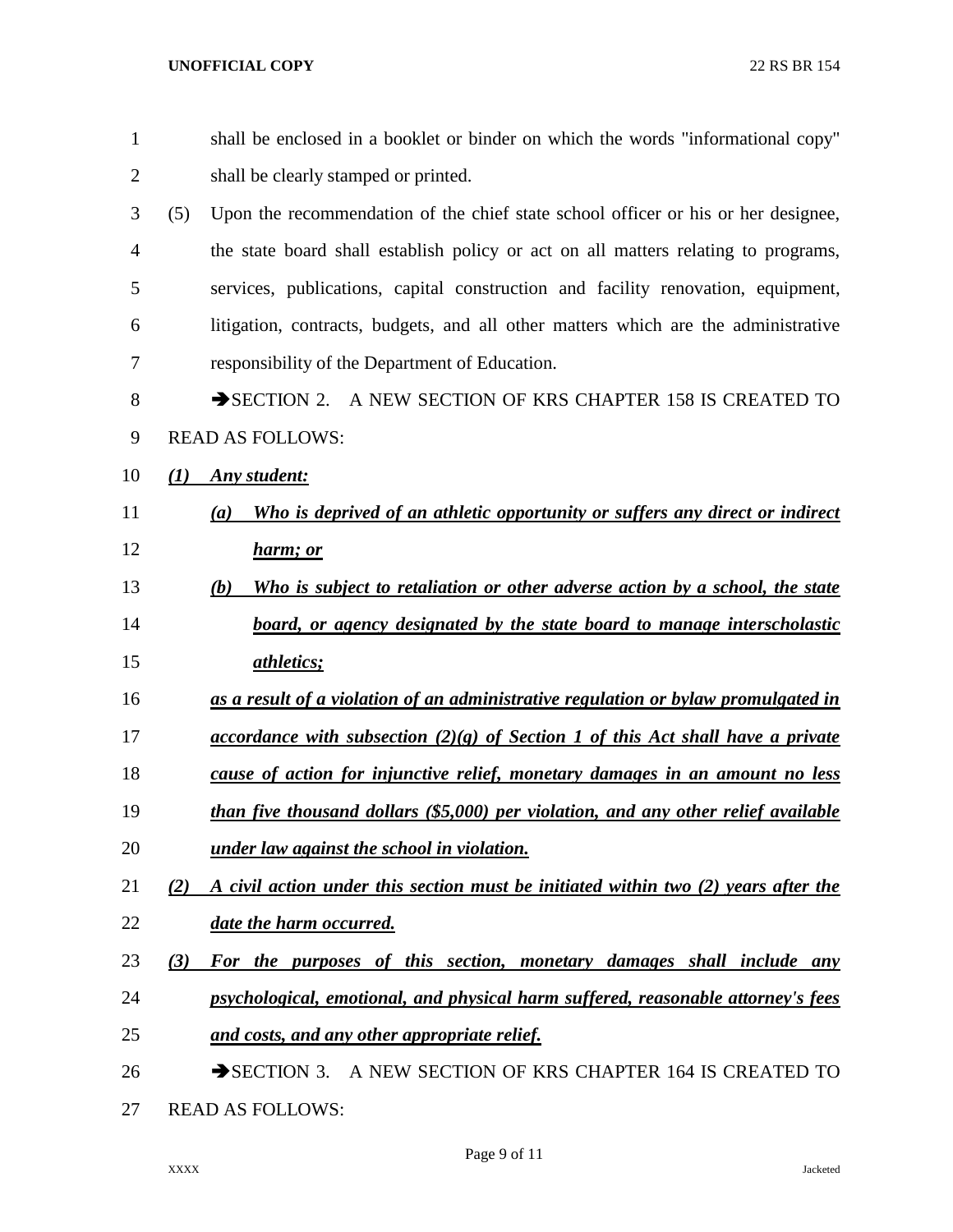## **UNOFFICIAL COPY** 22 RS BR 154

| 1  | (I)<br>(a) | A public postsecondary education institution or private postsecondary                  |
|----|------------|----------------------------------------------------------------------------------------|
| 2  |            | education institution that is a member of a national intercollegiate athletic          |
| 3  |            | association shall designate all intercollegiate and intramural athletic teams,         |
| 4  |            | activities, sports, and events that are sponsored or authorized by the                 |
| 5  |            | <i>institution as one (1) of the following categories:</i>                             |
| 6  |            | $"Mens"$ ;<br>1.                                                                       |
| 7  |            | "Coed"; or                                                                             |
| 8  |            | 2.<br>"Womens."                                                                        |
| 9  | (b)        | A public postsecondary education institution or private postsecondary<br>1.            |
| 10 |            | <u>education institution that is a member of a national intercollegiate</u>            |
| 11 |            | athletic association shall prohibit a member of the male sex from                      |
| 12 |            | competing in any intercollegiate or intramural athletic team, activity,                |
| 13 |            | sport, or event designated as "womens."                                                |
| 14 |            | 2.<br><u>Nothing in this section shall be construed to restrict the eligibility of</u> |
| 15 |            | any student to participate in an athletic activity or sport designated as              |
| 16 |            | "mens" or "coed."                                                                      |
| 17 | (2)        | The sex of a student for the purpose of determining eligibility to participate in an   |
| 18 |            | athletic activity or sport or to use an athletic facility designated for the exclusive |
| 19 |            | <u>use of a single sex shall be determined by:</u>                                     |
| 20 | (a)        | A student's biological sex as indicated on the student's original, unedited            |
| 21 |            | <b>birth certificate issued at the time of birth; or</b>                               |
| 22 | (b)        | <u>An affidavit signed and sworn to by a physician, physician assistant,</u>           |
| 23 |            | advanced practice registered nurse, or chiropractor under penalty of perjury           |
| 24 |            | establishing the student's biological sex at the time of birth.                        |
| 25 | (3)        | A government entity, licensing or accrediting organization, or athletic association    |
| 26 |            | or organization shall not entertain a complaint, open an investigation, or take        |
| 27 | any        | other adverse action against a postsecondary education institution for                 |